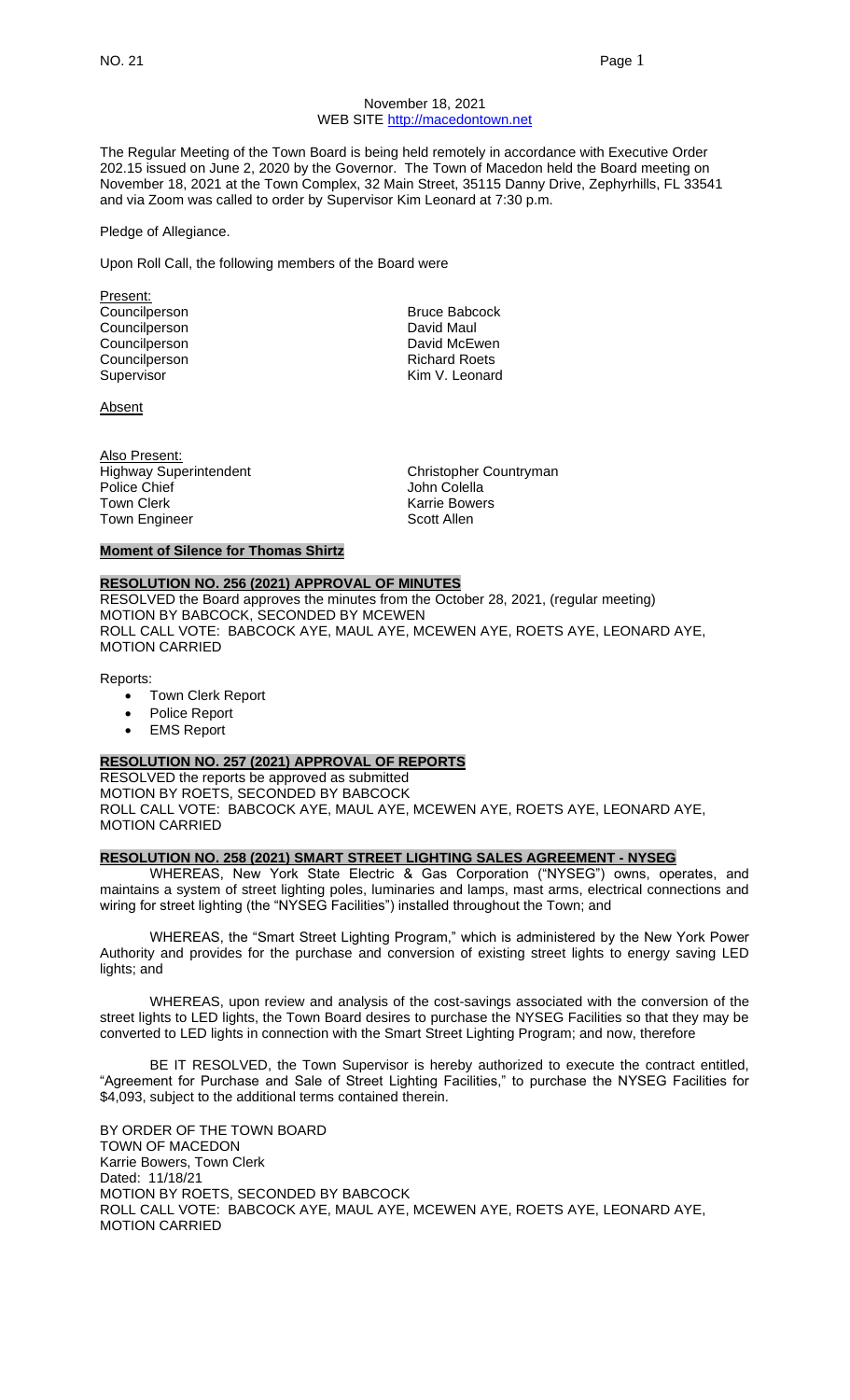#### **RESOLUTION NO. 259 (2021) SMART STREET LIGHTING SALES AGREEMENT– RG&E**

WHEREAS, Rochester Gas & Electric Corporation ("RG&E") owns, operates, and maintains a system of street lighting poles, luminaries and lamps, mast arms, electrical connections and wiring for street lighting (the "RG&E Facilities") installed throughout the Town; and

WHEREAS, the "Smart Street Lighting Program," which is administered by the New York Power Authority and provides for the purchase and conversion of existing street lights to energy saving LED lights; and

WHEREAS, upon review and analysis of the cost-savings associated with the conversion of the street lights to LED lights, the Town Board desires to purchase the RG&E Facilities so that they may be converted to LED lights in connection with the Smart Street Lighting Program; and now, therefore

BE IT RESOLVED, the Town Supervisor is hereby authorized to execute the contract entitled, "Agreement for Purchase and Sale of Street Lighting Facilities," to purchase the RG&E Facilities for \$2,190, subject to the additional terms contained therein.

BY ORDER OF THE TOWN BOARD TOWN OF MACEDON Karrie Bowers, Town Clerk Dated: 11/18/21 MOTION BY ROETS, SECONDED BY BABCOCK ROLL CALL VOTE: BABCOCK AYE, MAUL AYE, MCEWEN AYE, ROETS AYE, LEONARD AYE, MOTION CARRIED

#### **RESOLUTION NO. 260 (2021) SMART STREET LIGHTING POLE AGREEMENT – RG&E**

WHEREAS, the "Smart Street Lighting Program," which is administered by the New York Power Authority and provides for the purchase and conversion of existing street lights to energy saving LED lights; and

WHEREAS, following the Town's purchase of street light facilities, the Town will seek to attach and maintain LED street light equipment, facilities, and attachments to poles owned by Rochester Gas & Electric Corporation ("RG&E") throughout the Town; and

WHEREAS, RG&E is willing to permit to the extent it may lawfully do so, the placement of said street light equipment, facilities, and attachments on its poles subject to certain terms and conditions, and now, therefore

BE IT RESOLVED, the Town Supervisor is hereby authorized to execute the contract entitled, "Street Lighting Pole Attachment Agreement," setting forth the terms and conditions by which the Town may utilize the RG&E poles identified therein, in exchange for a monthly charge per mast arm, which will be charged as defined in RG&E's Streetlight Tariff.

BY ORDER OF THE TOWN BOARD TOWN OF MACEDON Karrie Bowers, Town Clerk Dated: 11/18/21 MOTION BY BABCOCK, SECONDED BY ROETS ROLL CALL VOTE: BABCOCK AYE, MAUL AYE, MCEWEN AYE, ROETS AYE, LEONARD AYE, MOTION CARRIED

#### **RESOLUTION NO. 261 (2021) SMART STREET LIGHTING POLE AGREEMENT - NYSEG**

WHEREAS, the "Smart Street Lighting Program," which is administered by the New York Power Authority and provides for the purchase and conversion of existing street lights to energy saving LED lights; and

WHEREAS, following the Town's purchase of street light facilities, the Town will seek to attach and maintain LED street light equipment, facilities, and attachments to poles owned by New York State Electric and Gas Corporation ("NYSEG") throughout the Town; and

WHEREAS, NYSEG is willing to permit to the extent it may lawfully do so, the placement of said street light equipment, facilities, and attachments on its poles subject to certain terms and conditions, and now, therefore

BE IT RESOLVED, the Town Supervisor is hereby authorized to execute the contract entitled, "Street Lighting Pole Attachment Agreement," setting forth the terms and conditions by which the Town may utilize the NYSEG poles identified therein, in exchange for a monthly charge per mast arm, which will be charged as defined in NYSEG's Streetlight Tariff.

BY ORDER OF THE TOWN BOARD TOWN OF MACEDON Karrie Bowers, Town Clerk Dated: 11/18/21 MOTION BY ROETS, SECONDED BY BABCOCK ROLL CALL VOTE: BABCOCK AYE, MAUL AYE, MCEWEN AYE, ROETS AYE, LEONARD AYE, MOTION CARRIED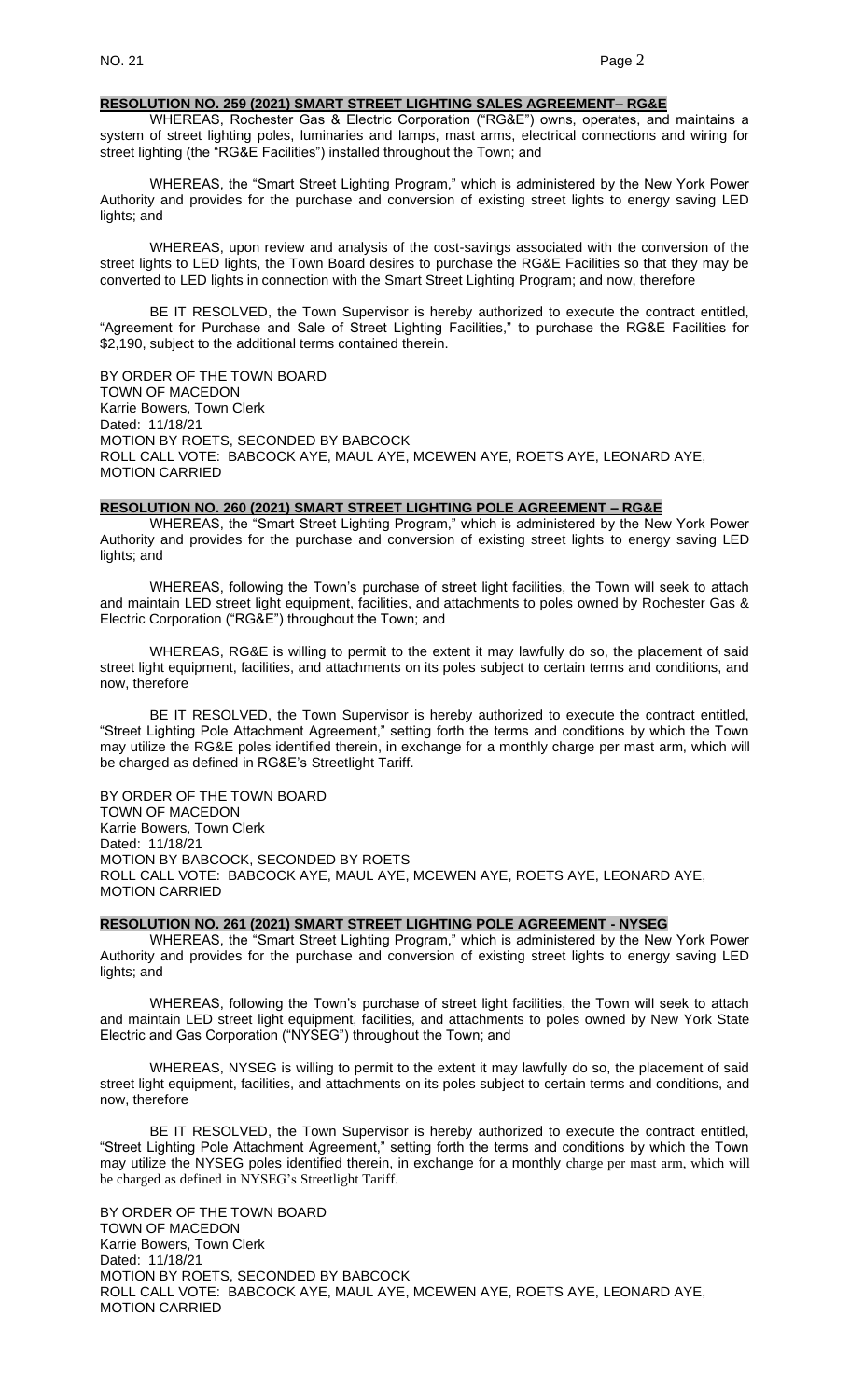# **RESOLUTION NO. 262 (2021) WAYNE COUNTY SNOW & ICE AGREEMENT**

BE IT RESOLVED, the Town Supervisor is hereby authorized to execute the Agreement for Snow and Ice Control on County Roads, providing for the Town to perform snow and ice removal services on county roads located within the Town, for the period of January 1, 2022 to December 31, 2022, subject to the terms and conditions set forth therein.

MOTION BY ROETS, SECONDED BY BABCOCK

ROLL CALL VOTE: BABCOCK AYE, MAUL AYE, MCEWEN AYE, ROETS AYE, LEONARD AYE, MOTION CARRIED

## **RESOLUTION NO. 263 (2021) HIGHWAY PURCHASE 2022 VOLVO TRUCK WITH VIKING PLOW AND RIGGING**

RESOLVED the Town Board authorizes the Highway Superintendent, Christopher Countryman, to purchase a 2022 Volvo VHD64F300 Truck with Viking Plow and Rigging from Beam Mack Sales Service Inc. in the amount of \$234,214.66 per Onondaga County Heavy Truck Class 8 Statewide Contract #8996 and to be expensed from Account DA5130.200 per the 2022 Adopted Budget.

MOTION BY ROETS, SECONDED BY BABCOCK

ROLL CALL VOTE: BABCOCK AYE, MAUL AYE, MCEWEN AYE, ROETS AYE, LEONARD AYE, MOTION CARRIED

# **RESOLUTION NO. 264 (2021) BURROWS BROS., INC.**

RESOLVED the Town Board authorizes the Highway Superintendent, Christopher Countryman, to accept the estimate dated 11/10/21 of \$5,045 from Burrows Bros., Inc. for directional drilling and installation of conduit for the electrical connections on the north side of the Town Hall parking lot and to be expensed from A1620.200.

MOTION BY ROETS, SECONDED BY BABCOCK ROLL CALL VOTE: BABCOCK AYE, MAUL AYE, MCEWEN AYE, ROETS AYE, LEONARD AYE, MOTION CARRIED

#### **RESOLUTION NO. 265 (2021) PROFESSIONAL SERVICES CONTRACT BME WQIP STORMWATER GRANT**

RESOLVED the Town Board authorizes the Supervisor to sign the "Professional Services Contract" dated November 17, 2021 with BME Associates in the amount of \$60,000 relative to the WQIP Stormwater Mapping Grant, with grant expenses to be expensed from account CD1440.401. MOTION BY BABCOCK, SECONDED BY ROETS

ROLL CALL VOTE: BABCOCK AYE, MAUL AYE, MCEWEN AYE, ROETS AYE, LEONARD AYE,

MOTION CARRIED

## **RESOLUTION NO. 266 (2021) PROFESSIONAL SERVICES CONTRACT LABELLA ELECTRIC VEHICLE CHARGING STATION GRANT**

RESOLVED the Town Board authorizes the Supervisor to sign the "Professional Engineering and Design Services Contract" dated November 11, 2021 with Labella in the amount of \$1,500 relative to grant application and electrical design services for the installation of an Electric Vehicle Charging station at the Town Hall Complex, with grant expenses to be expensed from account CD1620.203. MOTION BY BABCOCK, SECONDED BY ROETS

ROLL CALL VOTE: BABCOCK AYE, MAUL AYE, MCEWEN AYE, ROETS AYE, LEONARD AYE, MOTION CARRIED

# **RESOLUTION NO. 267 (2021) PERSONNEL – POLICE CHIEF**

WHEREAS the Town of Macedon Board is accepting applications for a full time Police Chief, and

BE IT FURTHER RESOLVED, the Board authorizes the Town Clerk to advertise in the Town's legal paper. Information regarding skill requirements and work description as well as an application can be obtained from the Town Clerk. Interested candidates can submit a completed application/resume to Karrie Bowers, Macedon Town Clerk, 32 Main Street, Macedon NY 14502 by November 30, 2021. MOTION BY ROETS, SECONDED BY BABCOCK

ROLL CALL VOTE: BABCOCK AYE, MAUL AYE, MCEWEN AYE, ROETS AYE, LEONARD AYE, MOTION CARRIED

#### **RESOLUTION NO. 268 (2021) NYSERS & NYSPFRD ANNUAL RETIREMENT BILLING**

RESOLVED the Board authorizes the Supervisor to pre-pay the NYSERS in the amount of \$236,244 and the NYSPFRS in the amount of \$99,912 due on or before December 15, 2021 to receive discount. MOTION BY ROETS, SECONDED BY BABCOCK

ROLL CALL VOTE: BABCOCK AYE, MAUL AYE, MCEWEN AYE, ROETS AYE, LEONARD AYE, MOTION CARRIED

## **RESOLUTION NO. 269 (2021) PUBLIC HEARING LOCAL LAW NO. 2 (2021) RESCIND LOCAL LAW NO. 1 (2021)**

RESOLVED the Town Board authorizes the Town Clerk to advertise for a Public Hearing on December 16, 2021 at 8:00pm to rescind Local Law No. 1 (2021) adopted on September 23, 2021. MOTION BY ROETS, SECONDED BY BABCOCK ROLL CALL VOTE: BABCOCK AYE, MAUL AYE, MCEWEN AYE, ROETS AYE, LEONARD AYE, MOTION CARRIED